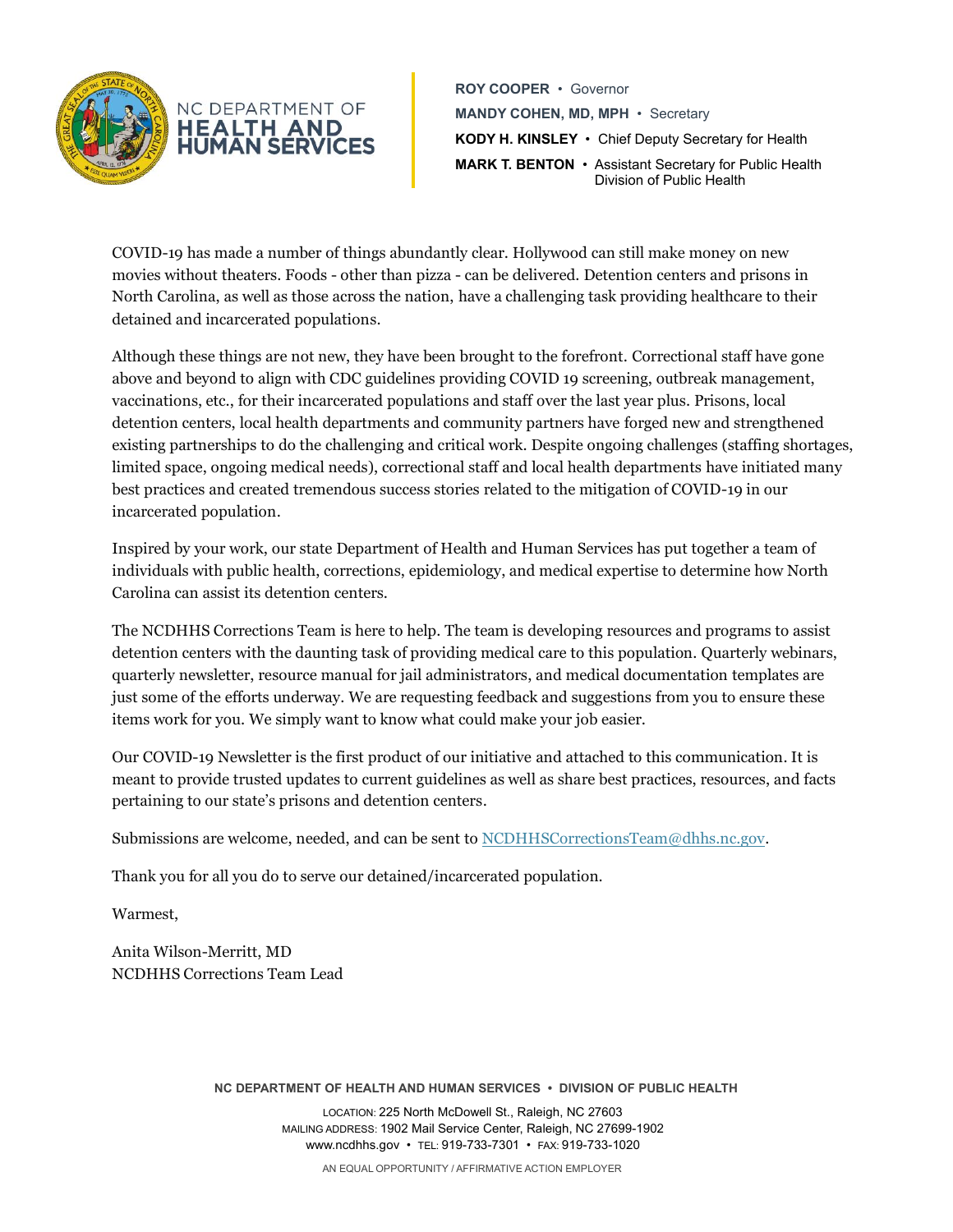# **CORRECTIONS & COVID-19 NEWSLETTER**

VOLUME 1 • ISSUE 1 • FALL 2021

# **BEST PRACTICES**

Throughout this pandemic response, our corrections team has interacted with multiple facilities. Many best practices were identified. Below are listed some general practices that facility administrators mentioned as being helpful in mitigating COVID.

- Screening new intakes for COVID with rapid tests upon entry
- Establishing quarantine housing for new intakes apart from their regular population
- Using videoconferencing for legal visits
- Establishing a multi-disciplinary daily briefing for strategic planning
- Establishing COVID specific protocols for the facility

Please submit your facility's best practice to be featured in our next issue NCDHHSCorrectionsTeam@dhhs.nc.gov

# **COVID-19 STATS**

DHHS maintains various COVID statistics for our state to include NC correctional facilities (prisons and detention centers combined). The information provided below and other details can be found at [NCDHHS COVID19 Dashboard](https://covid19.ncdhhs.gov/dashboard)



- Congregate Living Settings include correctional facilities, nursing homes, residential care facilities, and any other group living settings
- Correctional Facilities include federal and state prisons and local jails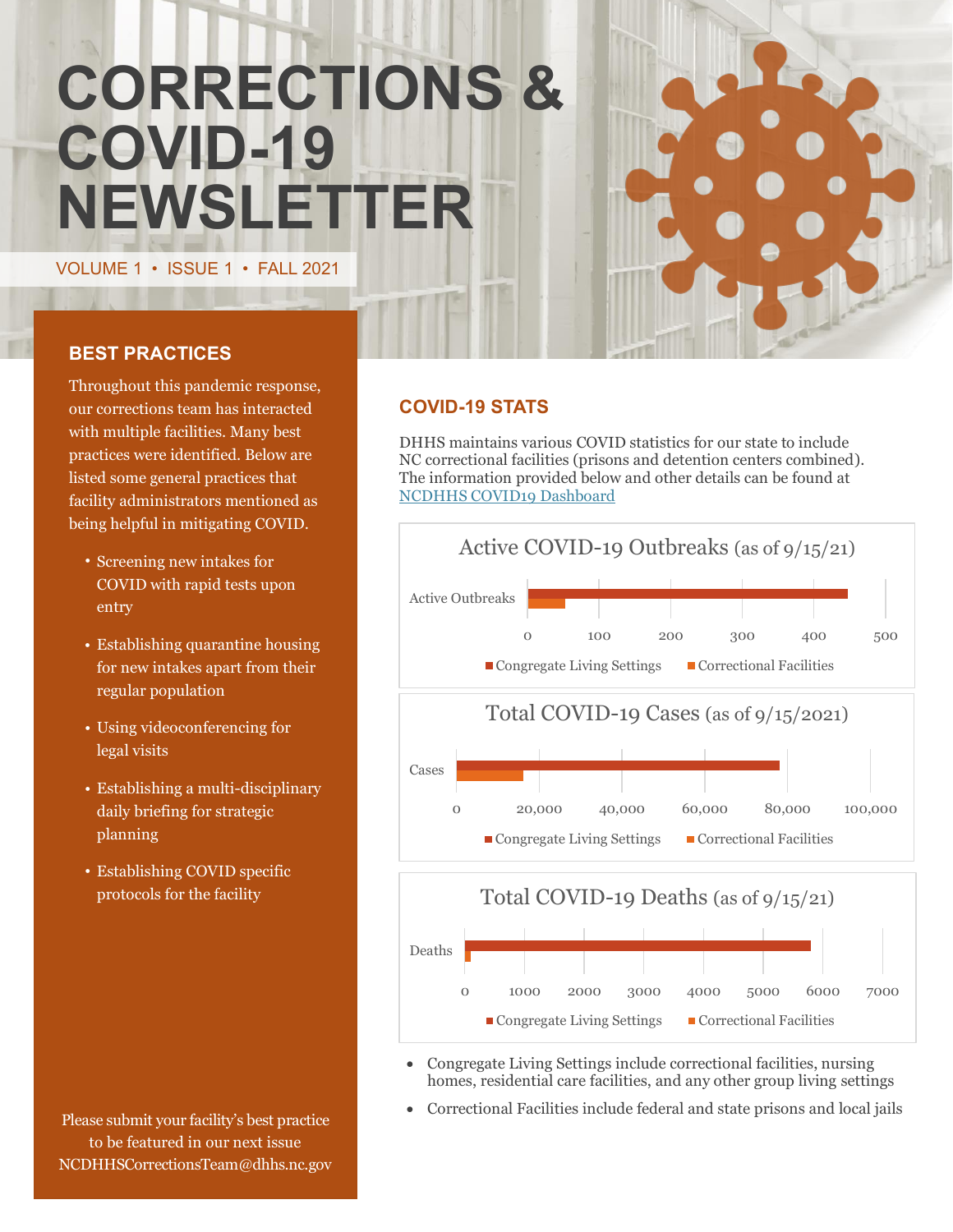# **RECENT SUCCESS**

COVID-19 Worldwide Pandemic - that in itself is a mouthful. Every sector of life has been challenged by those words and what they mean. Corrections has been no exception. An industry already plagued with what feels like insurmountable challenges has risen to the occasion yet again, as dedicated staff work tirelessly to achieve safety for coworkers, incarcerated individuals, and themselves.

Despite the challenges they face, many facilities have had success in their efforts to mitigate spread of COVID-19. In this newsletter issue we highlight Chatham County Detention Center. This facility, under the leadership of Sheriff Mike Roberson and Captain Tammy Kirkman, has managed to survive without an outbreak thus far. Captain Kirkman and her staff have implemented procedures within their 110-bed facility and worked with community partners to minimize their detainees' and staff exposures.

Screening for new intakes begins in their sally port and includes a 14-day quarantine with twice daily temperatures taken by their staff nurse. After movement of any quarantined detainee, the space used is disinfected to minimize potential exposures. All common areas are sanitized at least twice daily. County judges and their district attorney's office have used virtual court hearings when possible. When asked how it has been possible to accomplish this achievement with limited resources and staff, Captain Kirkman simply stated, "all of us in Chatham are working together."

Michael Zelek, Chatham County Public Health Director, attests to the teamwork. He states, "from our side, we are grateful for the strong partnership and open communication we have with them." He continues by adding that from day one, staff ha taken COVID seriously which has contributed to their mitigation success. Their partnership is evident as public health Nurse Bonnie Dukeman goes onsite regularly to the detention center to provide detainee vaccinations.

We want to send a virtual Hi-FIVE to Captain Kirkman and her staff for their exemplary work and dedication.

> *NCDHHS Corrections Team is here to help… Contact them today to see what they can do for YOU!!*

> > [NCDHHSCorrectionsTeam@dhhs.nc.gov](mailto:NCDHHSCorrectionsTeam@dhhs.nc.gov)

### **GUIDANCE UPDATES**

CDC last updated all their corrections guidance June 30, 2021. Links to the guidance and a summary of the changes are noted below.

#### **[Testing guidance](https://www.cdc.gov/coronavirus/2019-ncov/community/correction-detention/testing.html)**

- Fully vaccinated people should participate in broad-based testing conducted during an outbreak. They do not need to participate in routine screening testing when there are no cases identified in the facility.
- Fully vaccinated inmates may be exempted from movement-based screening (i.e., testing on intake, before transfer, and before release), but facilities may choose to include them in this screening if there is an outbreak at the facility or community transmission is high.